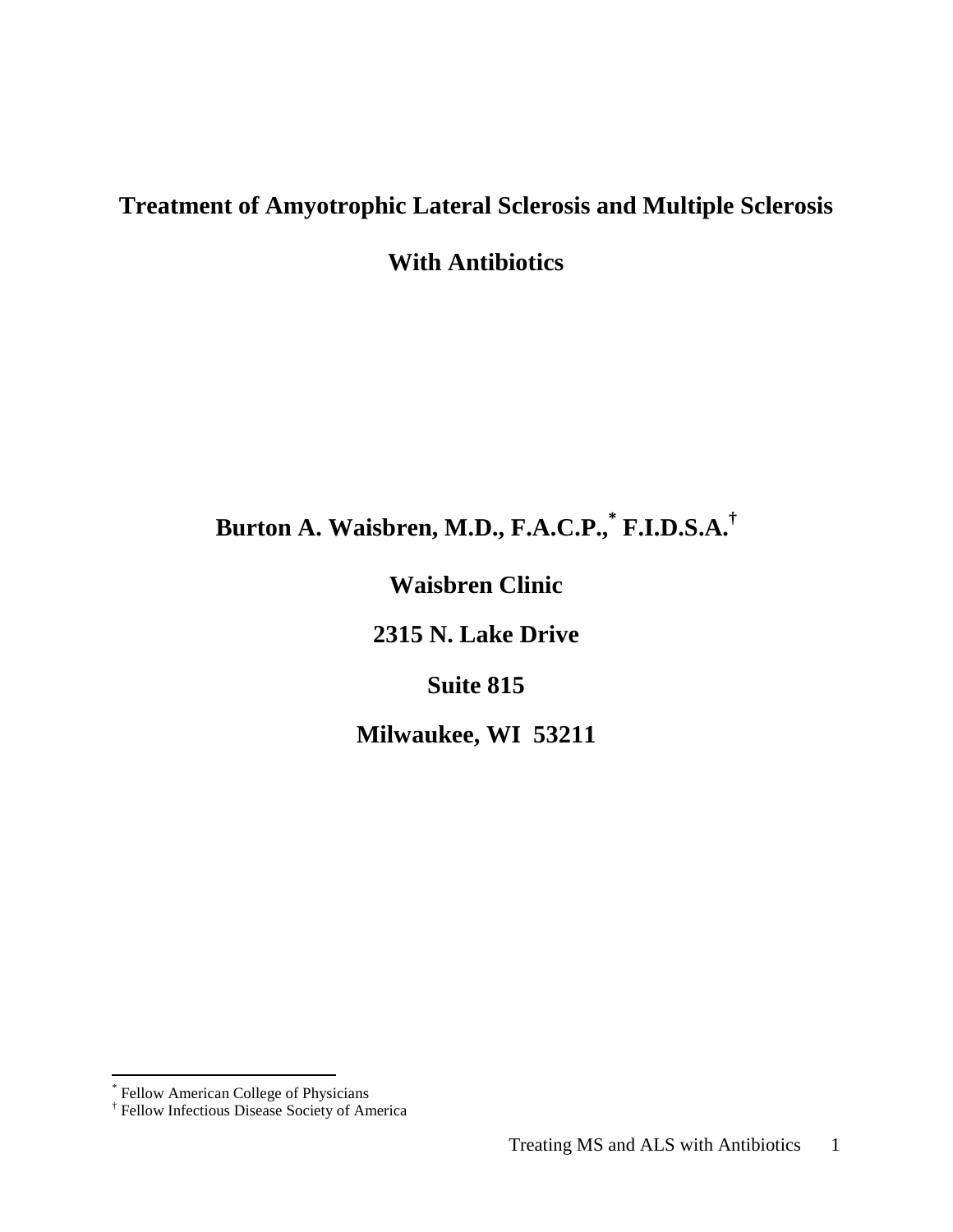#### **INTRODUCTION**

The concept of treating infections and other serious diseases based on possibility rather than probability is not new. Who among the readers of this essay have not added an antibiotic to the treatment of fever of unknown etiology because of the possibility that it may be associated with a bacterial infection?

Have not most oncologist given patients with serious cancer chemotherapy because of the possibility that it might help them? It is in this frame of reference that this essay suggests that ceftriaxone should be added to treatment programs for amyotrophic lateral sclerosis (ALS) and multiple sclerosis (MS) because of their possible relationship to Lyme disease.

First we will discuss the lessons that can be learned from syphilis, which is the spirochetal disease most closely related to Lyme disease.<sup>1</sup> Then, we will present anecdotes of cases of ALS and MS seen at the Waisbren Clinic. These anecdotes support the conclusion that there is a possibility that treatment for Lyme disease might help some patients who live in areas where Lyme disease is endemic and who present with syndromes compatible with MS and ALS.<sup>2</sup> Finally, articles in the literature will be alluded to that may help explain the anecdotes in this article. 3-20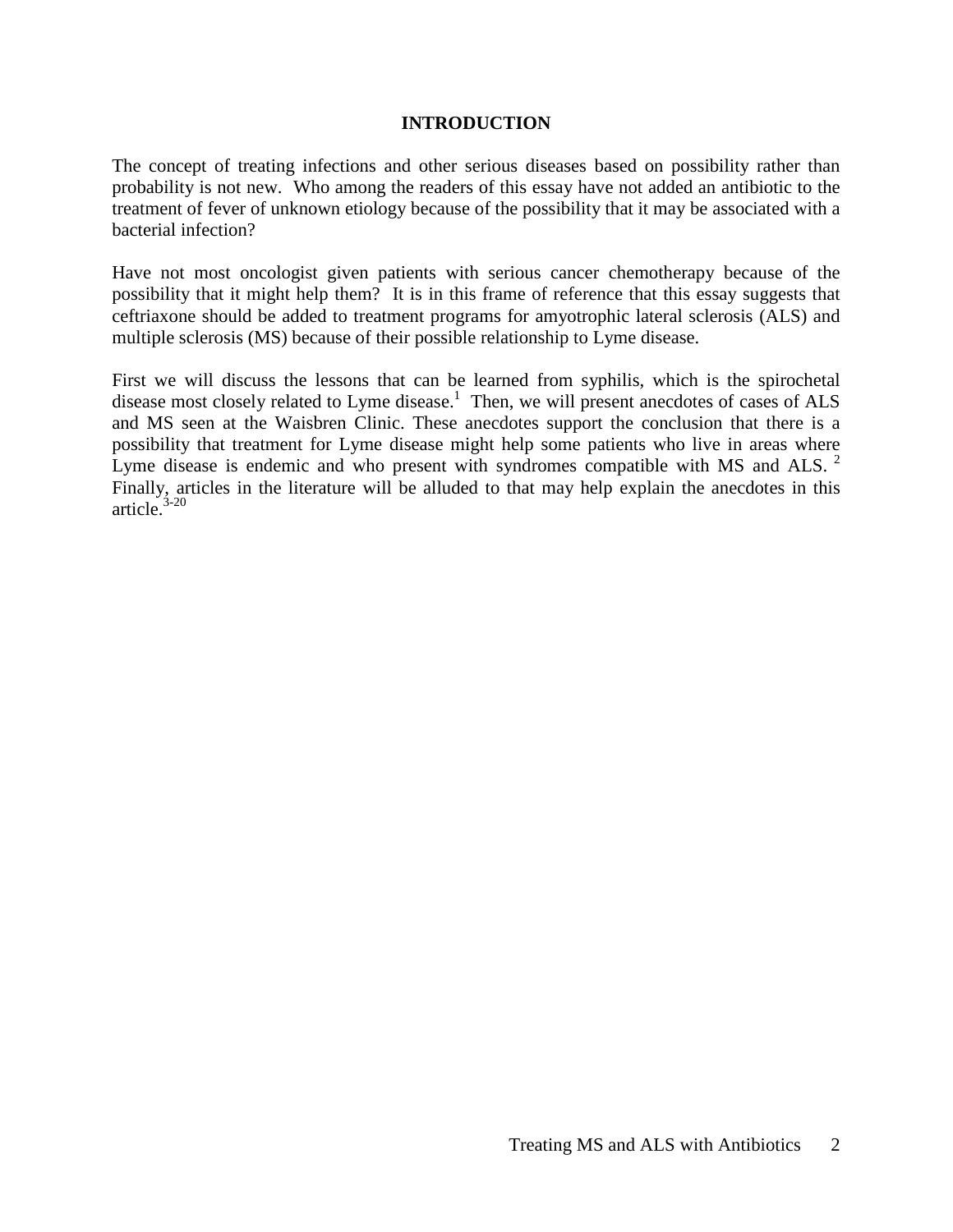#### **SYPHILIS AND LYME DISEASE**

Lessons from syphilis might well be applied to consideration of Lyme disease because both of these conditions are caused by spirochetes. Both disease have primary, secondary, and tertiary manifestations.<sup>3,4,5</sup> Both have elements of autoimmunity. In the case of syphilis, the tertiary phase may respond to antibiotic treatment given many years after the first phase.<sup>5</sup> That spirochetes can remain alive in the body in the quiescent state for years may validate the treatment of Lyme disease after a long interval after onset. 5 Both syphilis and Lyme disease respond with a Herxheimer reaction to antibiotic therapy given long after exposure.<sup>6,7</sup> Both syphilis and Lyme disease respond to the same type of antibiotics.

#### **ALS AND LYME DISEASE**

In 1988, a woman whose mother was in the last stage of ALS asked me if it were possible that her mother's clinical picture was caused by Lyme disease. Prior to the rapid advance of ALS, Lyme disease was suspected because her immunofluorescent antibody titer to Borrelia was over 1:1000.<sup>21</sup> Because of the rapid progression of the disease and the demonstration of anti-Borrelia antibody, the patient, her daughter, and myself decided that a course of ceftriaxone might be worthwhile. This was because the drug had recently been found to be active against Borrelia.<sup>22</sup> Ceftriaxone was given intravenously at a dose of 2 gms. per day. On the fourth day, six hours after a dose of ceftriaxone, the patient was found dead in bed. At that time, all concerned felt that her death was due to a manifestation of the ALS. In the face of present knowledge that the Herxheimer reaction occurs after ceftriaxone treatment for Lyme disease, we now know that Herxheimer reaction might have occurred and been involved in the fatal outcome.<sup>6,7</sup>

I then learned that Dr. Neil Cashman, a neurologist at the University of Wisconsin Medical School, had saved 54 sera obtained from patients with ALS. He was kind enough to ask Dr. Ronald Schell, a microbiologist at his University, to do anti-Borrelia immunofluorescent antibody titers on this serum. Four of these titers were positive for anti-Borrelia antibodies. We published these findings in *The Lancet*, with the suggestion that it might be worthwhile to treat some cases of ALS with ceftriaxone for presumed Lyme disease.<sup>8</sup> In 1990, Halperin and his associates confirmed our findings that anti-Borrelia antibodies were not infrequently found in cases of ALS.<sup>9</sup> They treated nine patients who had ALS and antibodies against Borrelia with antibiotics. Three patients appeared to improve. Three progressed. Three apparently were unaffected. Carelli reported that six patients with ALS failed to respond to treatment with ceftriaxone.<sup>23</sup> Thus the basis for treating ALS with ceftriaxone are hearsay reports, the relationship of Borrelia burgdorferi to Treponema pallidum, the fact that Borrelia burgdorferi shows molecular mimicry with human tissue, and the fact that cases of ALS exhibit antibody titers against Lyme disease.<sup>8,9</sup> The possibility that Borrelia burgdorferi can affect human nerves is illustrated by its activity against nervous tissue in the neurologic network of the heart in patients who develop heart block from Lyme disease.<sup>24</sup>

#### **MULTIPLE SCLEROSIS AND LYME DISEASE**

In 1994, I saw two cases of classic severe far advanced MS that followed documented Lyme disease that they had suffered many years before. I treated both of these with ceftriaxone with indifferent results.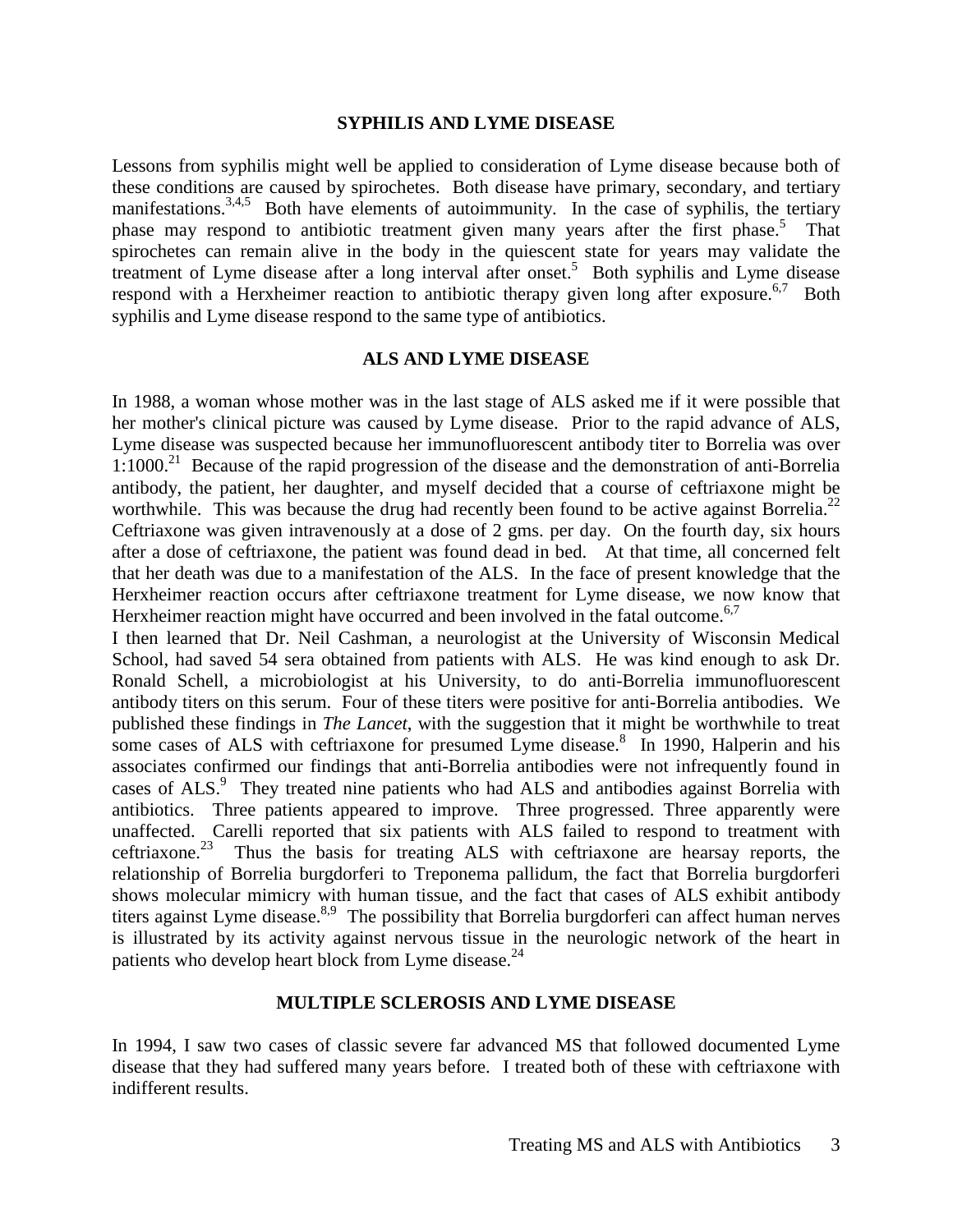In 2001, I saw in close succession, two patients who had exposure to tick bites that had resulted in a classic Lyme disease dermatologic reaction.

The first patient had been sick for a year with fatigue, fever, paresthesia, and unsteadiness on her feet. An MRI of her brain had revealed findings consistent with MS. Her search of "the web" convinced her that she had Lyme disease because she had been exposed to ticks and had a bull'seye rash just before becoming ill. Serologic tests were equivocal. I agreed with her diagnosis and arranged for her to have a 21-day course of ceftriaxone 2 grams intravenously. She became afebrile, her joint pain disappeared and she became essentially asymptomatic. Within several months she was able to resume her fulltime employment from which she as on disability leave. MRIs done yearly since then have shown no progression of the abnormalities that were considered consistent with MS. She remains on suppressive doxycycline therapy.

On July 4, 2001, the second patient had a tick bite followed by a bull's eye rash. The rash persisted for a month and her mild arthritis flared to the point that she was becoming unable to work. She concluded that she might have Lyme disease and I agreed. She was given a 21-day course of ceftriaxone 2 grams intravenously with gradual improvement and she returned to work. She was maintained on oral doxycycline, azithromycin, and cefuroxime. After the initial clinical response she developed paresthesias and balance difficulty, and in July 2003, became so ataxic that she had difficulty in standing. She was hyperreflexic. Her MRI showed findings compatible with MS. At that time, I decided to treat her with glatiramer acetate and another course of intravenous ceftriaxone.<sup>25</sup> She stated five days after the start of glatiramer acetate that her balance greatly improved. She is now back to work fulltime but she is still somewhat ataxic and has joint pains more typical of Lyme disease then of MS. She is being maintained on oral doxycycline and azithromycin. A delay in getting the intravenous ceftriaxone started, allowed her to observe a rapid clinical response of her ataxia that possibly was because of the glatiramer acetate. The tantalizing aspect of this part of her history is that it raises the speculation that in cases of Lyme disease with autoimmune features, glatiramer acetate might be worthwhile as part of the initial preventive therapy.

#### **ARTICLES THAT SUPPORT THE HYPOTHESIS**

There are articles in the medical literature that are consistent with the hypothesis that Lyme disease can cause a clinical picture almost identical to MS. Pachner has called Lyme disease the great imitator. $3$  Chmielewska-Badora has questioned whether there is a connection between Lyme disease and MS.<sup>10</sup> Lakos has stated that Lyme disease may imitate MS.<sup>11</sup> Lana-Peixoto has reported positive serology for Lyme disease in MS.<sup>12</sup> Garcia-Monco has found antibodies to myelin basic protein in Lyme disease.<sup>13</sup> Martin has demonstrated that Borrelia burgdorferi can act as a trigger for autoimmune T-cell reactions within the central nervous system.<sup>14</sup> A possible explanation for this phenomenon is that Borrelia burgdorferi exhibits molecular mimicry with human nervous tissue.<sup>16</sup> Molecular mimicry might evoke antimyelin T-cells against myelin basic protein.<sup>14</sup> Baig, et al demonstrated cells secreting antibodies to myelin basic protein in cerebrospinal fluid in patients with Lyme neuroborelliosis.17 Gay and Dick have referred to literature that suggests that Borrelia burgdorferi can cause demyelination as a sequel Lyme disease.<sup>18,19,20</sup> They stated, "It seems inevitable that some patients, especially in area where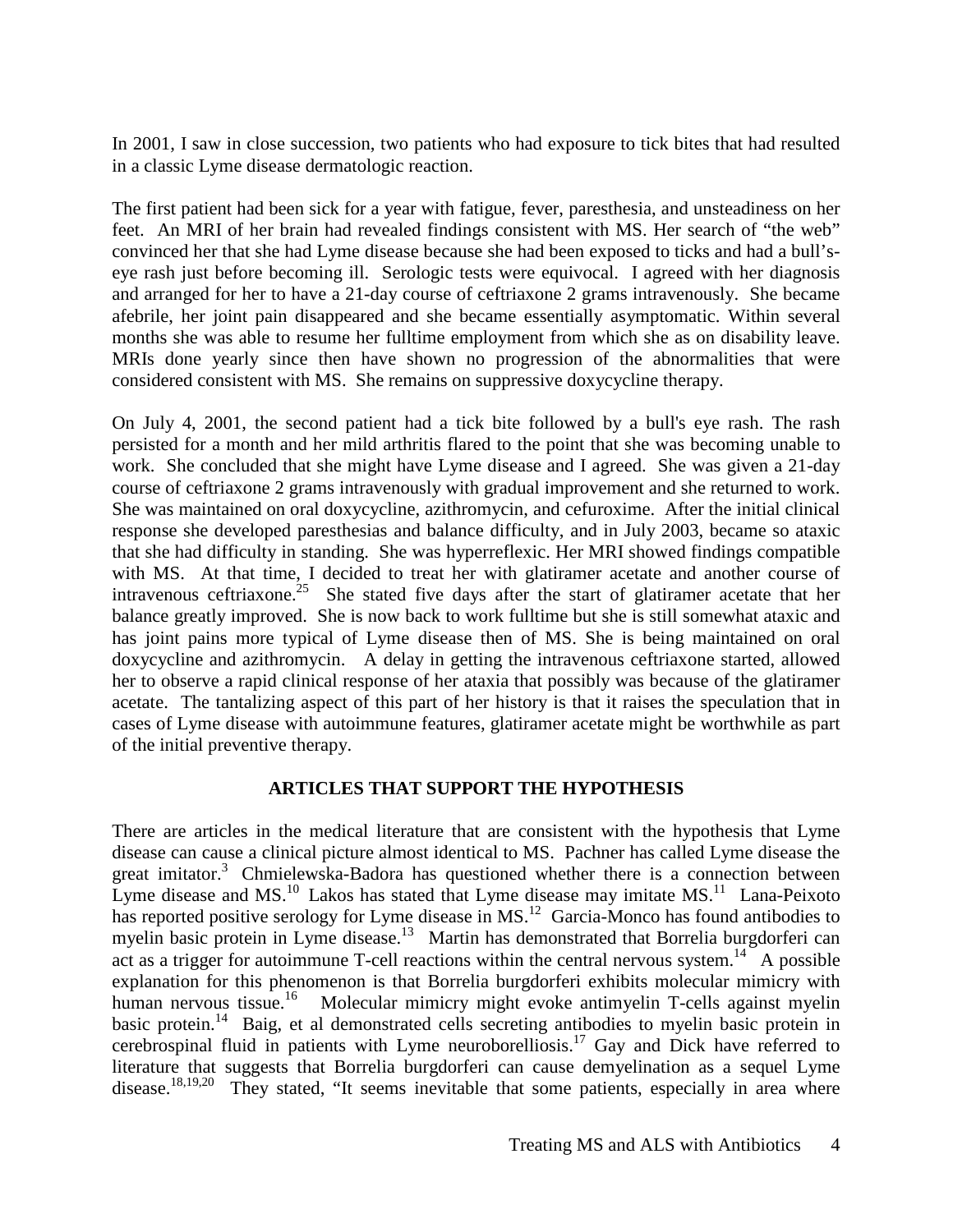Lyme disease is endemic, who have been labeled as "possible MS", will ultimately be shown to have Lyme demyelinating encephalopathy." They further suggested that, "A search for these patients should be undertaken in endemic areas."<sup>18</sup> The endeavors reported here appear to have supported their suggestions.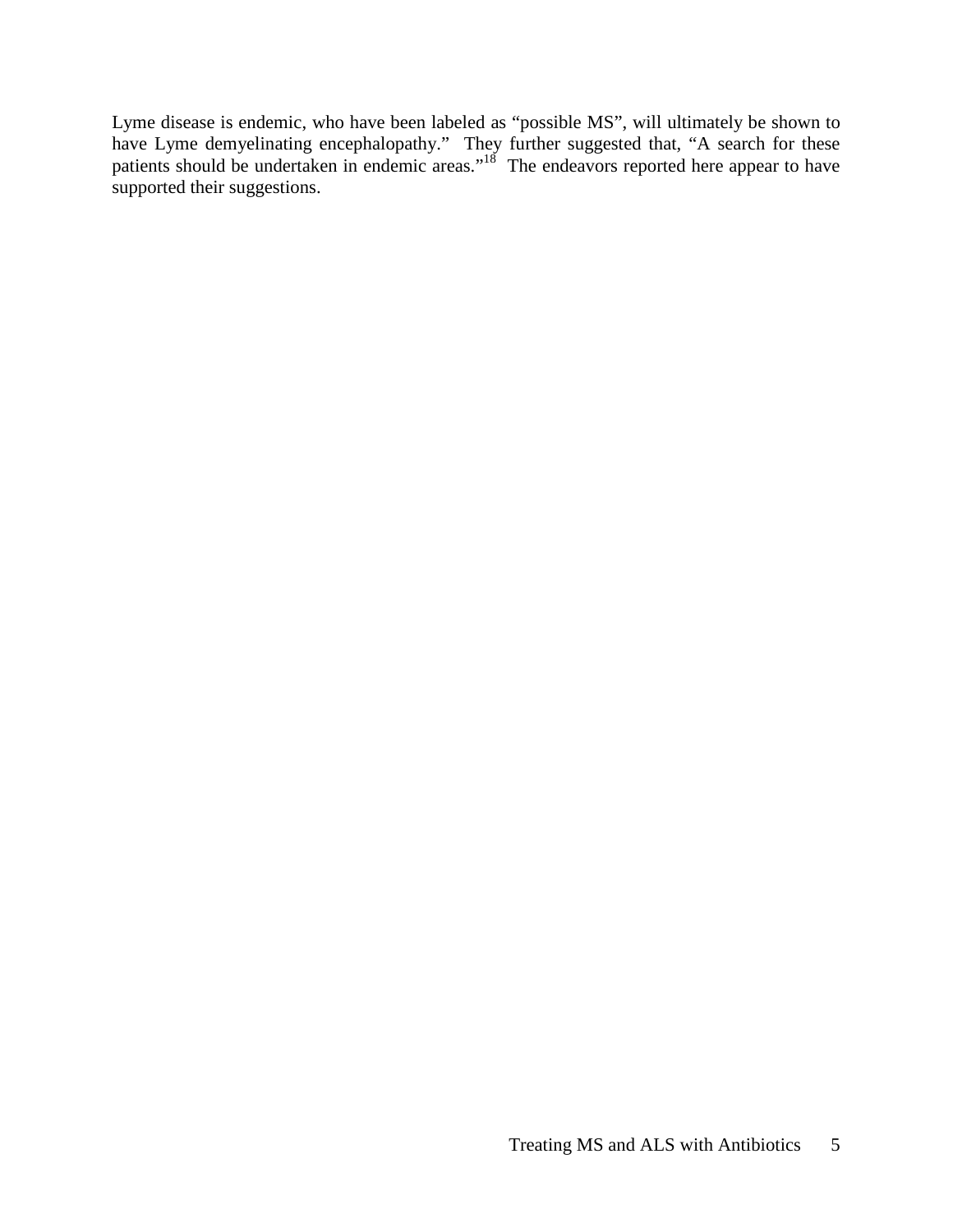#### **DISCUSSION**

If there are physicians who feel that the possibility of ALS and MS syndromes are worthy of a trial of ceftriaxone therapy, there are some caveats that should be kept in mind.

The patients and their families must be made aware that there is only a possibility that being treated with ceftriaxone might be beneficial. It must be emphasized to the patient that this is an attempt to help them and not an experiment. The relative safety of the ceftriaxone can be emphasized. The patient should have possible exposure to Lyme disease, but serologic tests do not have to be positive to be considered for treatment. In addition, they are now medications that have been shown to have utility in the treatment of ALS and MS. They must eventually be included in the treatment plan. Riluzole has been found by some to be helpful in ALS and glatiramer acetate and beta interferon have utility in the treatment of  $MS$ <sup>25,26</sup> When and how ceftriaxone should fit into the treatment program must be considered. In most cases a 30-day trial of ceftriaxone before using riluzole or glatiramer acetate does not seem unreasonable.

The possibility of a severe Herxheimer reaction should be considered.<sup>6,7</sup> ALS patients should be carefully monitored for this because of the respiratory difficulties inherent in this disease. A Herxheimer reaction must be prepared for in pregnant women because pregnancy has been found to be a high risk factor in women treated with penicillin for syphilis.

Kuhn has expressed the opinion that good hypothesis must be innovative enough to create an interest and open ended enough to invite further study.<sup>27</sup> The further study suggested by our hypothesis could be a mega analysis of patients treated for ALS and MS with ceftriaxone. These patients might be found through reports on the internet and in reports made to the societies dedicated to ALS and MS. These national ALS and MS organizations might be willing to act as a clearinghouse to find patients in whom a relationship between ALS or MS and Lyme disease seems likely. They might also be willing to solicit reports regarding the results of ceftriaxone therapy in patients with ALS and MS. This could be done by a questionnaire sent to patients in data banks.

The caveat regarding trying to evaluate treatment of ALS with ceftriaxone is that more than one precipitating cause of ALS probably exists. They include geographic, genetic, electrical and other microbial influences.  $28,29,30$  It may well be that only a minority of ALS syndromes are involved with Borrelia organisms. If so, only a small number of cases may respond to ceftriaxone. Treatment of only those patients with solid serologic evidence of disease or those from heavily infected areas may be most fruitful. Since ALS is almost inevitably fatal, only a few long-term survivors who received ceftriaxone will be of particular interest.

In cases of MS who are treated for the possibility of Lyme disease, evaluation of serial studies of the number of anti-myelin T-cells in their blood might be helpful.<sup>14</sup> In the case of ALS, molecular mimicry between the polypeptide in Borellia and in the lateral nerve cells will be worthwhile to ascertain.

A physician and his/her patient who consider treatment of ALS and MS with ceftriaxone must weigh pros and cons. The pros are that there are some rational reasons to do this and these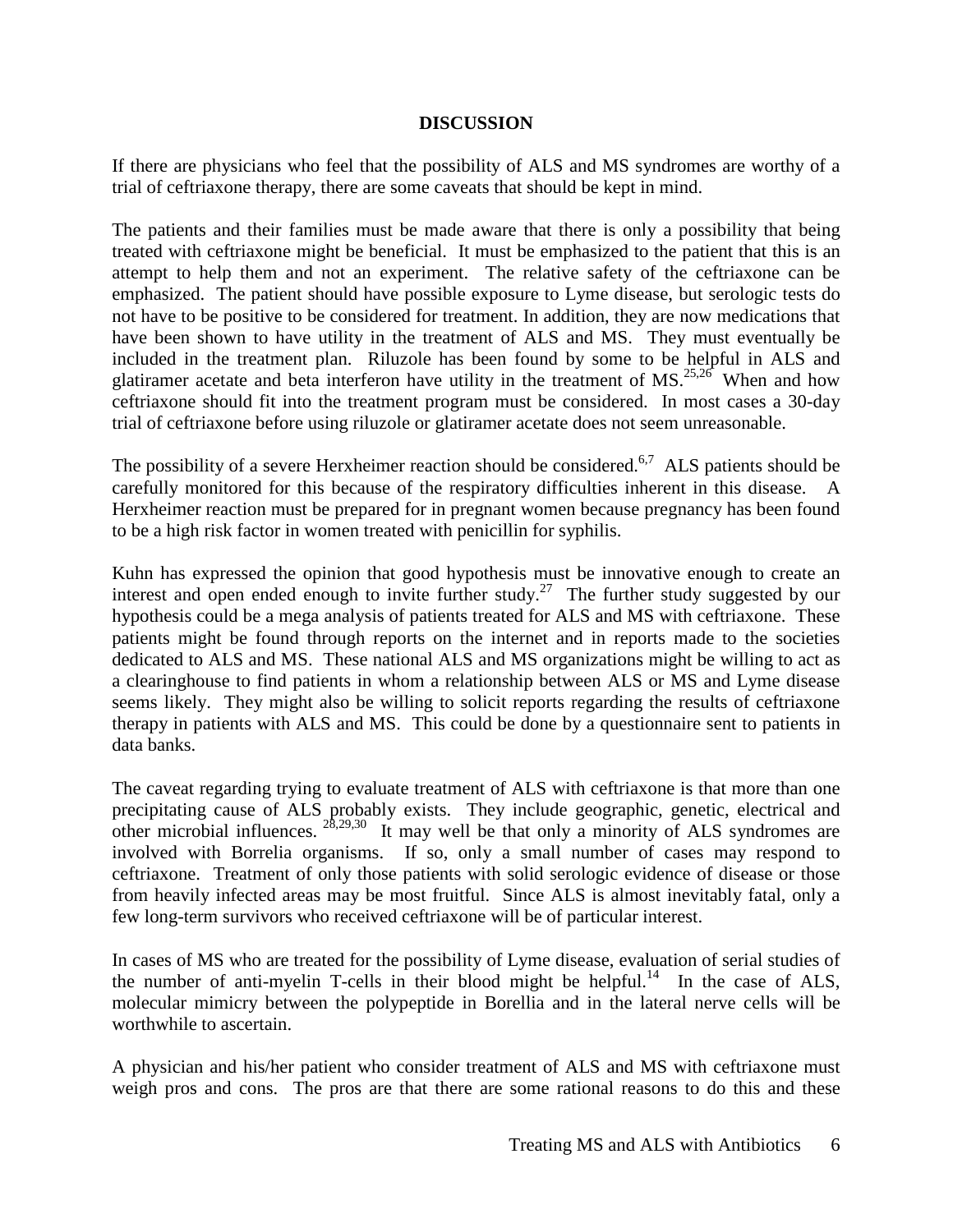patients have enough to lose for them to "grasp at safe straws". The cons are that hearsay evidence is always suspect, although one only has to hark back to the discovery of digitalis to realize that paying attentions to hearsay evidence has yielded results in the past.<sup>31</sup>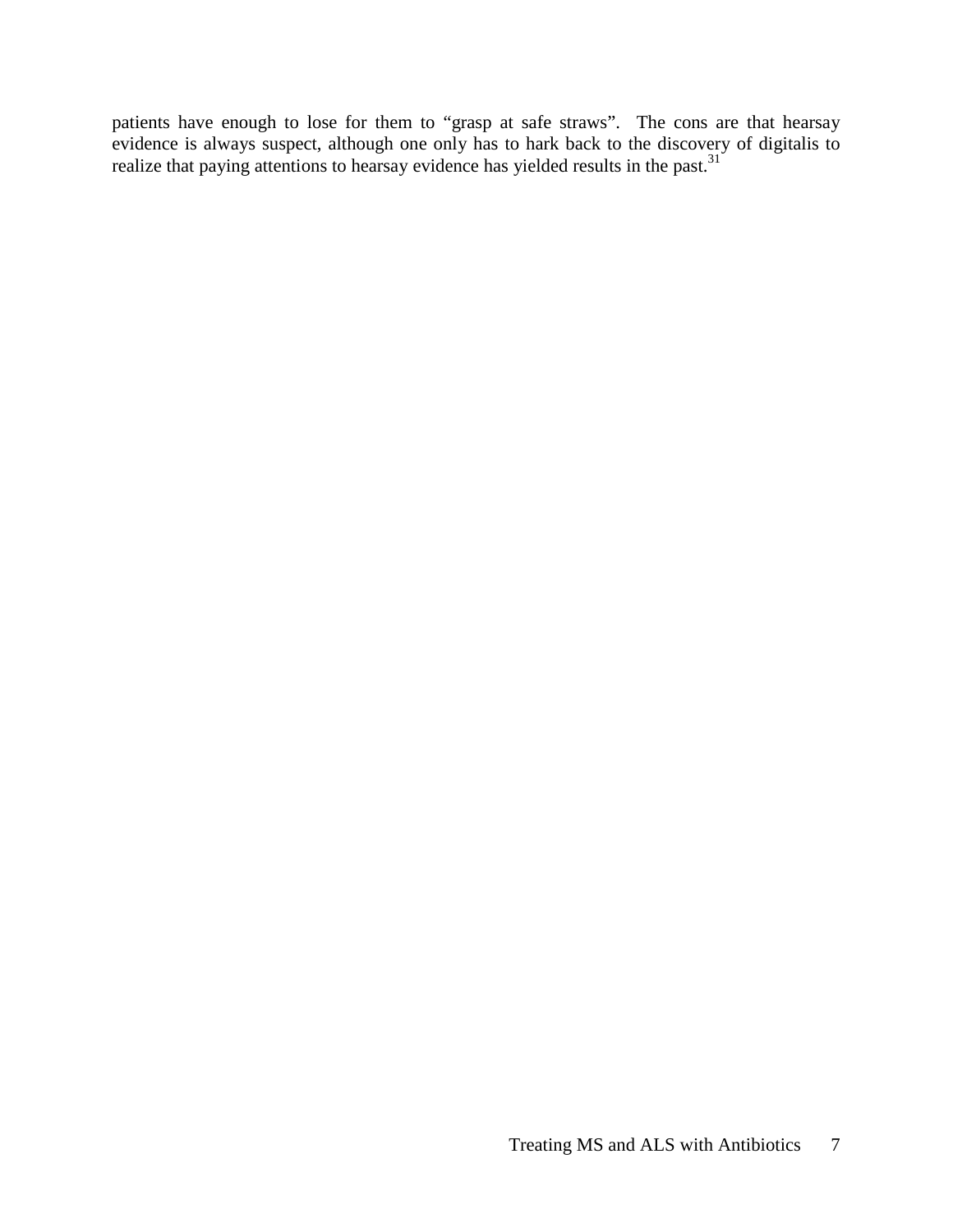#### **REFERENCES**

- 1. Hyde FW, Johnson RC. Genetic relationship of lyme disease spirochetes to Borrelia, Treponema, and Leptospira spp. J Clin Microbiol. 1984 Aug;20(2):151-4.
- 2. Steere AC, Malawista SE. Cases of Lyme disease in the United States: locations correlated with distribution of Ixodes dammini. Ann Inter Med. 91:730-3.
- 3. Pachner AR. Borrelia burgdorferi in the nervous system: the new "great imitator". Ann N Y Acad Sci. 1988;539:56-64.
- 4. Ackerman R. Tertiary neuroborreliosis: The enlarging spectrum, abstracted. Fourth International Symposium on Lyme Borreliosis, June 1990, Compendum of Abstracts A;27.
- 5. Lukehart SA, Hook EW 3rd, Baker-Zander SA, Collier AC, Critchlow CW, Handsfield HH. Invasion of the central nervous system by Treponema pallidum: implications for diagnosis and treatment. Ann Intern Med. 1988 Dec 1;109(11):855-62.
- 6. Silberstein P, Lawrence R, Pryor D, Shnier R. A case of neurosyphilis with a florid Jarisch-Herxheimer reaction. J Clin Neurosci. 2002 Nov;9(6):689-90.
- 7. Maloy AL, Black RD, Segurola RJ Jr. Lyme disease complicated by the Jarisch-Herxheimer reaction. J Emerg Med. 1998 May-Jun;16(3):437-8.
- 8. Waisbren BA, Cashman N, Schell RF, Johnson R. Borrelia burgdorferi antibodies and amyotrophic lateral sclerosis. Lancet. 1987 Aug 8;2(8554):332-3.
- 9. Halperin JJ, Kaplan GP, Brazinsky S, Tsai TF, Cheng T, Ironside A, et al. Immunologic reactivity against Borrelia burgdorferi in patients with motor neuron disease. Arch Neurol. 1990 May;47(5):586-94.
- 10. Chmielewska-Badora J, Cisak E, Dutkiewicz J. Lyme borreliosis and multiple sclerosis: any connection? A seroepidemic study. Ann Agric Environ Med. 2000;7(2):141-3.
- 11. Lakos AAL, Telegdy G, Kali G, Prinz E. Lyme disease imitating multiple sclerosis. Presented at the Ninth International Congress on Infectious Diseases, Munich. Ban & Budai. 1986.
- 12. Lana-Peixoto MA. Multiple sclerosis and positive Lyme serology. Arq Neuropsiquiatr. 1994 Dec;52(4):566-71.
- 13. Garcia-Monco JC, Coleman JL, Benach JL. Antibodies to myelin basic protein in Lyme disease. J Infect Dis. 1988 Sep;158(3):667-8.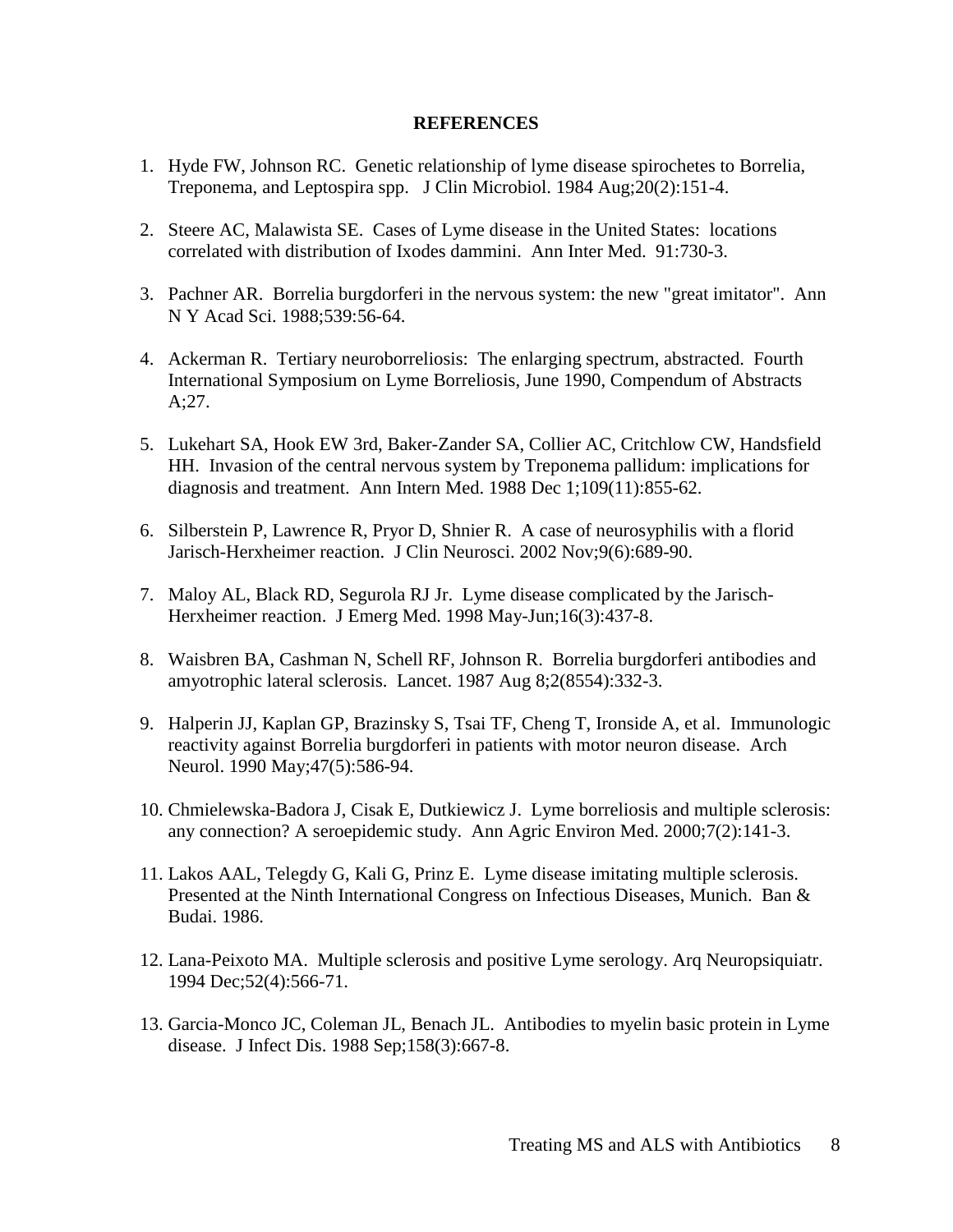- 14. Martin R, Gran B, Zhao Y, Markovic-Plese S, Bielekova B, Marques A, et al. Molecular mimicry and antigen-specific T cell responses in multiple sclerosis and chronic CNS Lyme disease. J Autoimmun. 2001 May;16(3):187-92. Review.
- 15. Dai Z, Lackland H, Stein S, Li Q, Radziewicz R, Williams S, Sigal LH. Molecular mimicry in Lyme disease: monoclonal antibody H9724 to B. burgdorferi flagellin specifically detects chaperonin-HSP60. Biochim Biophys Acta. 1993 Mar 24;1181(1):97-100.
- 16. Aberer E, Brunner C, Suchanek G, Klade H, Barbour A, Stanek G, Lassmann H. Molecular mimicry and Lyme borreliosis: a shared antigenic determinant between Borrelia burgdorferi and human tissue. Ann Neurol. 1989 Dec;26(6):732-7.
- 17. Baig S, Olsson T, Hojeberg B, Link H. Cells secreting antibodies to myelin basic protein in cerebrospinal fluid of patients with Lyme neuroborreliosis. Neurology. 1991 Apr;41(4):581-7.
- 18. Gay D, Dick G. Spirochaetes, Lyme disease, and multiple sclerosis. Lancet. 1986 Sep 20;2(8508):685.
- 19. Reik L Jr, Smith L, Khan A, Nelson W. Demyelinating encephalopathy in Lyme disease. Neurology. 1985 Feb;35(2):267-9.
- 20. Kohler J, Kasper J, Kern U, Thoden U, Rehse-Kupper B. Borrelia encephalomyelitis. Lancet. 1986 Jul 5;2(8497):35.
- 21. Russell H, Sampson JS, Schmid GP, Wilkinson HW, Plikaytis B. Enzyme-linked immunosorbent assay and indirect immunofluorescence assay for Lyme disease. J Infect Dis. 1984 Mar;149(3):465-70.
- 22. Dattwyler RJ, Halperin JJ, Pass H, Luft BJ. Ceftriaxone as effective therapy in refractory Lyme disease. J Infect Dis. 1987 Jun;155(6):1322-5.
- 23. Carelli V, Liguori R, Cordivari C, Bianchedi G, Montagna P.Ceftriaxone is ineffective in ALS. Ital J Neurol Sci. 1994 Feb;15(1):66.
- 24. Lo R, Menzies DJ, Archer H, Cohen TJ. Complete heart block due to lyme carditis. J Invasive Cardiol. 2003 Jun;15(6):367-9.
- 25. Johnson KP, Brooks BR, Cohen JA, Ford CC, Goldstein J, Lisak RP, et al. Copolymer 1 reduces relapse rate and improves disability in relapsing-remitting multiple sclerosis: results of a phase III multicenter, double-blind, placebo-controlled trial. 1995 [classical article] Neurology. 2001 Dec;57(12 Suppl 5):S16-24.
- 26. Desai J, Sharief M, Swash M. Riluzole has no acute effect on motor unit parameters in ALS. J Neurol Sci. 1998 Oct;160 Suppl 1:S69-72.